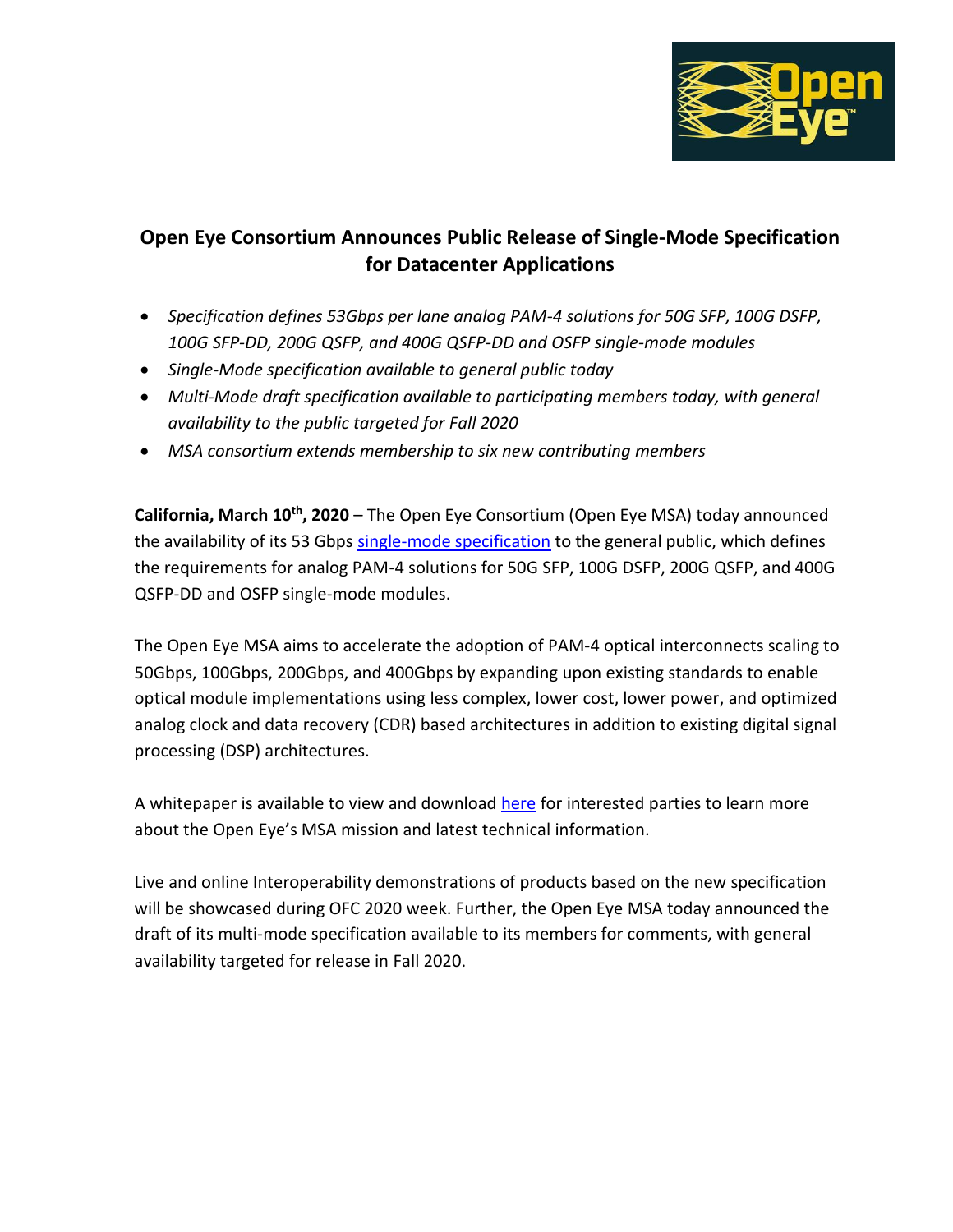

Join Open Eye MSA Panel experts to learn more:

**New High-bandwidth, Non-DSP Interface for Data Center and Campus Interconnects:**  *Wednesday, March 11th , 3:00PM – 4:30PM PST | Theater II More info: [https://www.ofcconference.org/en-us/home/exhibit-hall/show-floor](https://www.ofcconference.org/en-us/home/exhibit-hall/show-floor-programs/new-optical-module-implementations-make-high-bandw/)[programs/new-optical-module-implementations-make-high-bandw/](https://www.ofcconference.org/en-us/home/exhibit-hall/show-floor-programs/new-optical-module-implementations-make-high-bandw/)*

This panel will discuss a new solution for low cost and high-speed interconnect for data centers and campus networks that will make new optical modules cost effective and easy to deploy. It utilizes PAM4 modulation and a unique application of CDR and analog PLL to provide non-DSP-based signal receive and demodulation.

The Open Eye MSA extends new memberships to Broadex Technologies, HiLight Semiconductor, Renesas, Sicoya, TE Connectivity and Trumpf.

MACOM and Semtech Corporation initiated the formation of the Open Eye MSA with 34 current members in Promoter and Contributing membership classes.

Promoters include: Applied Optoelectronics Inc., Cambridge Industries Group (CIG), Juniper Networks, Luxshare-ICT, MACOM, Mellanox Technologies, Molex, and Semtech Corporation.

Contributors include: Accelink, Anritsu, Broadex Technologies, Cloud Light Technology, ColorChip, Fujitsu Optical Components, HiLight Semiconductor, InnoLight, Inopticals, Keysight Technologies, Marvell, Maxim Integrated, MultiLane, O-Net, Optomind, Renesas, SAMTEC, Sicoya, Source Photonics, Tektronix, TRUMPF and 4 more members.

Companies that are interested in learning more about the Open Eye MSA can contact: [admin@openeye-msa.org.](mailto:admin@openeye-msa.org) For more information about the consortium, visit: [www.openeye](http://www.openeye-msa.org/)[msa.org](http://www.openeye-msa.org/) .